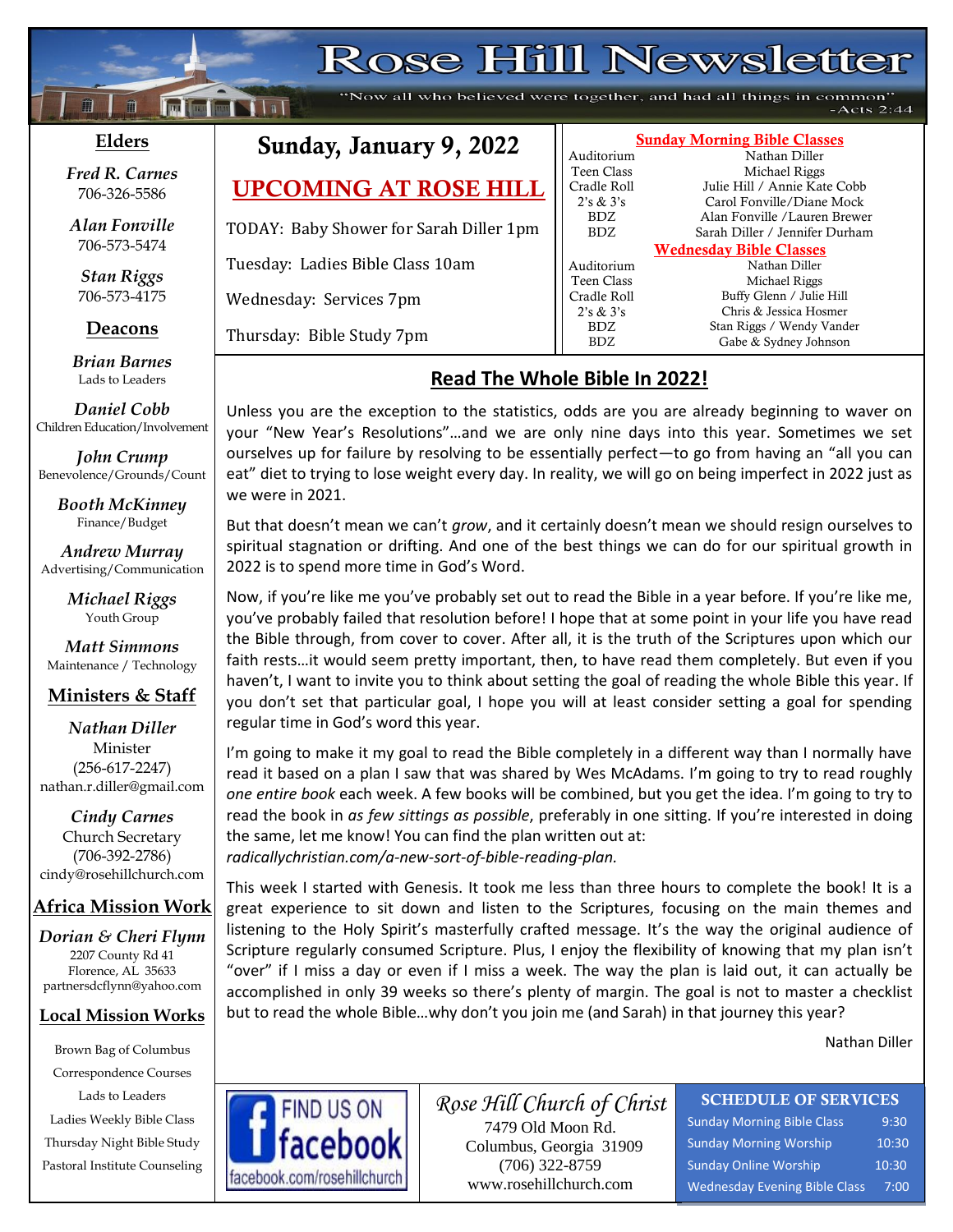#### **PRAYER LIST – MEMBERS WORDS FOR THE WEEK** *\*Becky Rodgers* will have foot surgery on January 13th. Psalm – Prayer - Fear *\*Pat Johnson* is home recovering. *\*Jaime Murray, Shep* and *Jaime's* parents have COVID. \**Billy McQuilton* had a procedure done this week. **PRAYER LIST - ARMED FORCES Ongoing Health Issues***: Donna Greene Larry & Margaret Stewart Army, Ft. Benning: Ron & Judy Mixon Anne Jones* Gabe Johnson Walt Johnson Ryan Franks *Craft, Mae Debbie Robison* Vincent Piombino *Rick & Norma Cox Pat Johnson Other Duty Stations: Lonnie & Pat Taylor Jason Valero* Justin Carnes - National Guard David Bryan – Italy *Victoria Garrett Dorothy Roach* David Corder - KY Cory Grizzard – TX Hunter Howell – Ft. Campbell, KY **PRAYER LIST – SHUT-INS WELCOME NEW BABY** *Burns, Chuck Campbell, Patricia* Congratulatins to *Brodie & Brianna Studdard!!!* They *Craft, Jerry Jones, Anne* are the proud parents of a baby boy. *Carson Jacob* was *Riggs, Carol* born on Thursday, Jan  $6<sup>th</sup>$  weighing 7 lbs, 14 oz and 21 inches long. *Tim & Wendy Vander* are the proud **PRAYER LIST - FRIENDS & FAMILY** grandparents. *\*Barbara Churchwell* (Hope Cobb's mother) is now home doing much better.  $39570$ *\*Jeanette Brooks* (Hope Cobb's grandmother) is in rehab. **THEO WENT**  *\*Ralph Bond* (Justin Bond's dad – Stan Riggs son-in-law) is recovering from having a kidney removed. \*Congratulations to *Allen & Jessica Ives!!!* They are expecting a baby boy, *Benjamin Allen* is due in January *\*Dave Summers* (Candi Lovingood's dad) is in the hospital in 2022. *Scarlett* is excited to be a big sister. Tennessee with health issues. *\*Lyn Baskin* (the cousin of Mary Miller) has several health \*Congratulations to *Nathan & Sarah Diller!!!* They are issues. expecting a baby boy, *Silas James* is due in February 2022. *\*Darrell Ashby* (great-grandfather of Josiah Inman Glenn) is in rehab after stroke. \*Congratulations to *Cody & Megan Watkins!!!* They are *\*Diana Wells* (husband David Wells are friends of Dewayne expecting a baby girl in February. *Daniella* is excited to Long) has been diagnosed with stage 4 lung cancer. be a big sister. *James & Sandra Jackson* are the proud grandparents. \**Larry Stewart's* dad is home recovering. \*Congratulations to *Austin & Tabitha Nickoloft!!!* They \**Lynn Baskin* (Mary Millers' cousin) is recovering from are expecting a baby boy in May*. James & Sandra*  surgery for pancreatic cancer. *Jackson* are the proud grandparents. **CANCER:** *\*Rachel Jackson* (the niece of Stan & Carol Riggs) has Hodgkin's Lymphoma.  $10210222$ \**Dorothy Roach's* cousin's husband has prostate cancer. riller *\*Michael Johnston* (Misty Johnston's dad) has stage 4 lung cancer. *\*Sandy* (daughter of Sandra Ousley), breast cancer.

ames

.<br>Sunday, January 9th, 1:00 pm - 3:00 pr Rose Hill Church of Christ

*\*Mike Venable* (son of Ann Venable), cancer.

*\*Genevieve Silvia* (Andrew Ellis' sister), cancer.

*\*Friend of Dewayne Long* has throat cancer.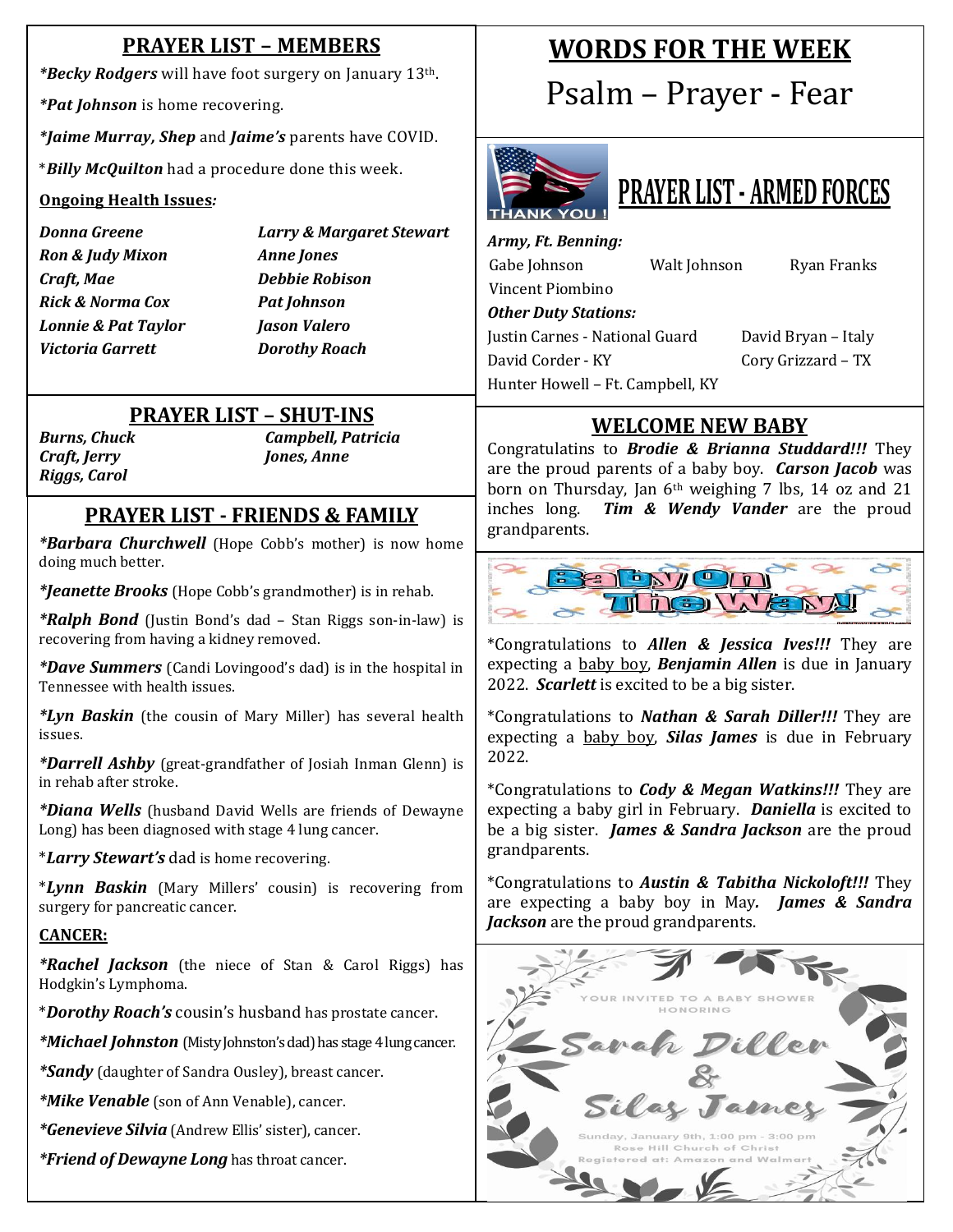

## **BROWN BAG OF COLUMBUS**

The Brown Bag item for this month is 500 **CANS OF TOMATOES.** Deadline will be January 12th.

| There will be NO Small Groups on Sunday, January 30th. |      |  |  |  |
|--------------------------------------------------------|------|--|--|--|
| Elders & Deacons Meeting                               | 4 pm |  |  |  |
| <b>Congregational Meeting</b>                          | 5 pm |  |  |  |
| Young Men's Service                                    | 6 pm |  |  |  |

#### **ONLINE GIVING**

For those of you who give online, we are need in some information. We need to know your method of online giving. Are you using a credit card or using your bank account, etc? We are not taking away online giving, but looking for an alternative in which the church can save some expense.

Please let Booth McKinney know how your giving is transferred. He can be emailed at :

[mmmckinney1@juno.com](mailto:mmmckinney1@juno.com) or text: 334-704-4009.



Coming soon is a wonderful opportunity for Married Couples and Engaged Couples! **The River Region Couples Retreat** is **January 28- 30, 2022**, at LakePoint State Park in Eufaula, Alabama. Registration and details are at [www.riverregioncouplesretreat.wordpress.com](http://www.riverregioncouplesretreat.wordpress.com/)

The facilitators are **Richard and Jeanna Lynn May**. Richard is the son of Faulkner University's Dr. Cecil May. Also in attendance will be **Dr. Steve Wages**, who is professor of Family Studies at Faulkner University. Some of you will remember the great job he did in conducting his "Home Improvement: Marriage Under Construction" at Rose Hill in September 2019.

The theme is "Connection is the Key", and includes fun, group activities, and meaningful sessions. The cost is \$300 per couple (\$325 after January 1) and includes two nights stay, four meals, five sessions, and T-Shirt.

We encourage anyone who possibly can to attend this precious time of growth and strengthening of your marriage. **Space is limited so register soon!** Please see one of the Elders with any questions.

### **LADIES BUNCO NIGHT**

Ladies, you are invited to a **Bunco Night** at the home of *Jan Davidson* on Monday, January 10<sup>th</sup> at 6:30pm. Dinner will be served. Please RSVP with *Jan* or with *Cindy Carnes.*

### **LADIES BIBLE CLASS**

Ladies Bible Class will meet on Tuesday mornings at the church house at 10am.

### **THURSDAY NIGHT BIBLE STUDY**

Prid suay inght bible study will be<br>evenings at 7pm at the church house. Thursday Night Bible Study will meet on Thursday



# **Staying in Touch with YOUth Car Theft and the Stealing of Your Soul**

 In the year 2020, the most stolen car in America was not a luxury sports' car or some fancy smancy SUV; no, it was the F150 pickup truck (particularly the 2006 model) made by Ford! Why this model? Experts just aren't sure, but they do offer advice as to how we can prevent our beloved vehicle from being kidnapped. They advise the following: don't leave your keys in the car, always lock the doors, park in a well-lit area, and use some type of anti-theft device. Of course, if someone is determined to steal a car, it won't matter what one does to prevent it.

 We now know what car is stolen the most, but what thing is number one when targeted for thievery in the world? Jesus once asked, "*For what will it profit a man if he gains the whole world, and loses his own soul?* (Mk. 8:37), thus indicating there is nothing on earth that compares in value to that part of us that will exist throughout eternity. Satan knows its value, and that is why he is like a sneaky thief trying to see what he can do to rob us of this precious possession (1 Pet. 5:8)! He continually tries to con us with temptation and trial, promising us great things (Gen. 3:1-5) by way of enticement so that we will let our guard down. As soon as we do, he "snatches" our peace and joy in the Lord, which in turn, puts our soul in jeopardy due to sin. Therefore, we must diligently follow the admonition of Proverbs 4:23- *Guard your heart with all diligence, for out of it spring the issues of life."* If we know what the devil wants, we can be on the lookout to prevent his heist of our soul (cf. Eph. 4:27).

Richard Deising



Lesson 4 Jacob, Esau, Leah, & Rachel

#### **Memory Verse:**

"I know the plans I have for you, declares the Lord." Jeremiah 29:11

I In this lesson, your child will learn about two brothers named Jacob and Esau. These brothers were very different. The children will learn all about the brothers and their story of who inherited the birthright. They will also learn about the dream of Jacob's ladder. The children will also learn the children of Jacob.